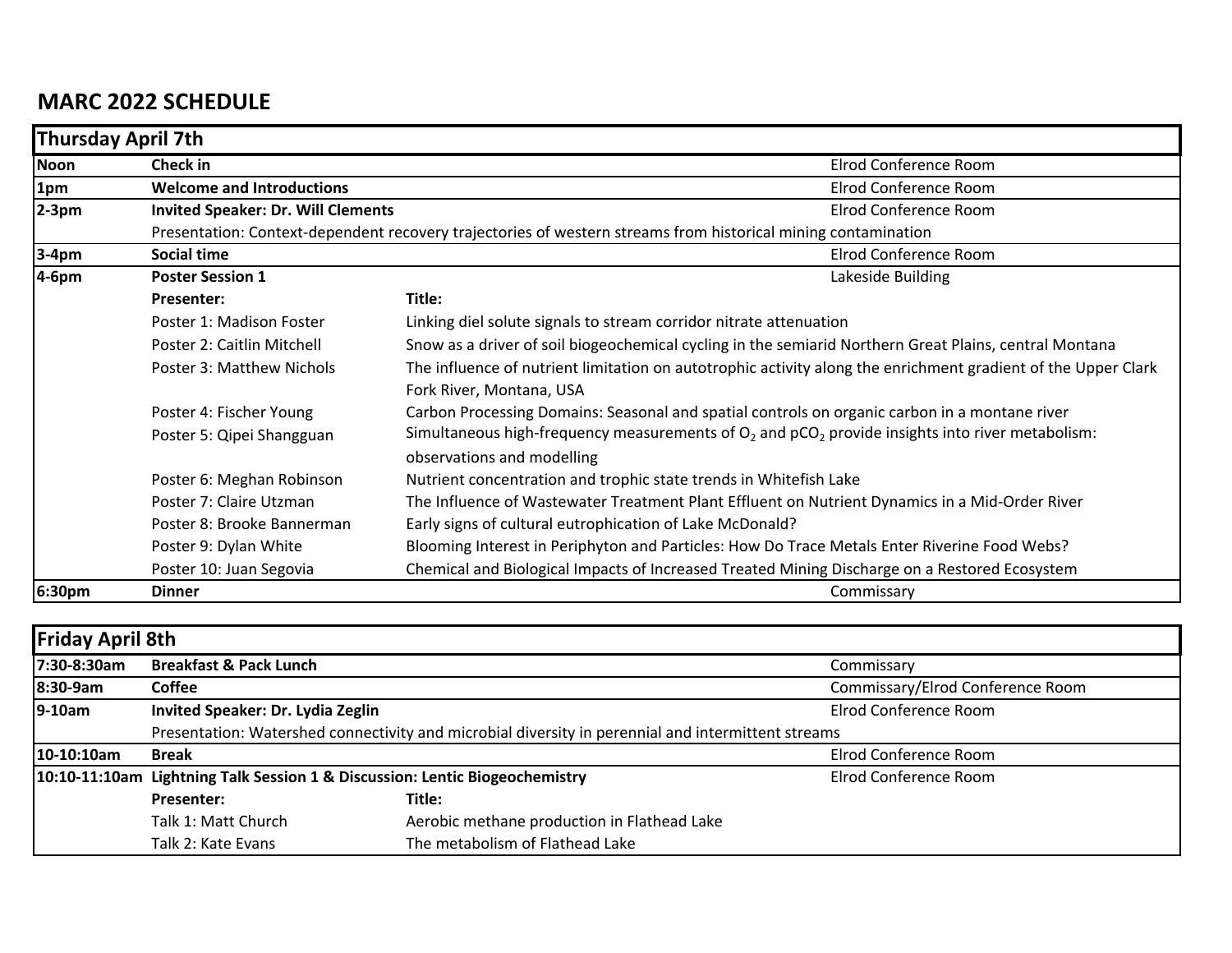|                     | <b>Friday April 8th - continued</b>                                        |                                                                                         |                                                                                                                |
|---------------------|----------------------------------------------------------------------------|-----------------------------------------------------------------------------------------|----------------------------------------------------------------------------------------------------------------|
|                     |                                                                            | 10:10-11:10am Lightning Talk Session 1 & Discussion: Lentic Biogeochemistry - continued | Elrod Conference Room                                                                                          |
|                     | Talk 3: Joseph Vanderwall                                                  | Lake metabolism across an elevation gradient in the Northern Rockies                    |                                                                                                                |
|                     | Talk 4: Jim Elser                                                          |                                                                                         | Sustained stoichiometric imbalance and its ecological consequences in a large oligotrophic lake                |
| 11:10-12:10pm Break |                                                                            |                                                                                         | Elrod Conference Room                                                                                          |
|                     | 12:10-12:20pm Lightning Talk Session 2 & Discussion: Lotic Biogeochemistry |                                                                                         | Elrod Conference Room                                                                                          |
|                     | <b>Presenter:</b>                                                          | Title:                                                                                  |                                                                                                                |
|                     | Talk 5: Maurice Valett                                                     |                                                                                         | Functional assessment of river reaches: nutrient processing domains and elemental interactions                 |
|                     | Talk 6: Rafael Feijo de Lima                                               | <b>Fork River</b>                                                                       | Solute advective transport and nitrogen assimilation study: modelling nitrogen assimilation in the Upper Clark |
|                     |                                                                            |                                                                                         |                                                                                                                |
|                     | Talk 7: Robert Hall<br>Talk 8: Matthew Trentman                            | Denitrification in the Nyack aquifer                                                    |                                                                                                                |
|                     |                                                                            |                                                                                         | Exploring the mismatch between the theory and application of photosynthetic quotients in aquatic ecosystems    |
| 12:30-2pm           | Lunch                                                                      |                                                                                         | Packed Lunch                                                                                                   |
| $2-3pm$             | Lightning Talk Session 3 & Discussion: Lotic Biogeochemistry               |                                                                                         | Elrod Conference Room                                                                                          |
|                     | <b>Presenter:</b>                                                          | Title:                                                                                  |                                                                                                                |
|                     | Talk 9: Laurel Genzoli                                                     | Modeling anatoxin export from benthic cyanobacteria in the Klamath River                |                                                                                                                |
|                     | Talk 10: Ben Colman                                                        | Four roles natural and incidental iron nanoparticles play in aquatic ecosystems         |                                                                                                                |
|                     | Talk 11: Travis Schmidt                                                    | Ecological consequences of neonicotinoid mixtures in streams                            |                                                                                                                |
|                     | Talk 12: Erin Sexton                                                       | <b>Staking Claims in Transboundary Rivers</b>                                           |                                                                                                                |
| 3-3:10pm            | <b>Break</b>                                                               |                                                                                         | Elrod Conference Room                                                                                          |
| $3:10-4:10$ pm      |                                                                            | Lightning Talk Session 4 & Discussion: Hydrology & its implications                     | Elrod Conference Room                                                                                          |
|                     | <b>Presenter:</b>                                                          | Title:                                                                                  |                                                                                                                |
|                     | Talk 13: Jenna Rolle                                                       | <b>Montane Catchments</b>                                                               | Determining Spatial Controls on Snow Isotopic Signal and Tracing the Snowmelt Pulse as it Moves through Two    |
|                     | Talk 14: Stephanie Ewing                                                   | quality                                                                                 | Sensing soil in water and water in soil to decipher the influence of land use and landscape change on water    |
|                     | Talk 15: Skye Keeshin                                                      |                                                                                         | Land Use Impacts on Surface-Groundwater Dynamics and Water Quality in two Montana Ecoregions                   |
|                     | Talk 16: Hilary Schultz                                                    |                                                                                         | Beaver Dam Analogs (BDAs) alter carbon pools and fluxes in intermountain headwater streams                     |
| 4:20-6:20pm         | <b>Poster Session 2</b>                                                    |                                                                                         | Lakeside Building                                                                                              |
|                     | <b>Presenter:</b>                                                          | Title:                                                                                  |                                                                                                                |
|                     | Poster 11: Adam Hensley                                                    |                                                                                         | Aquatic macroinvertebrate community composition within Cladophora glomerata patches in the Upper Clark         |
|                     |                                                                            | Fork River, MT.                                                                         |                                                                                                                |